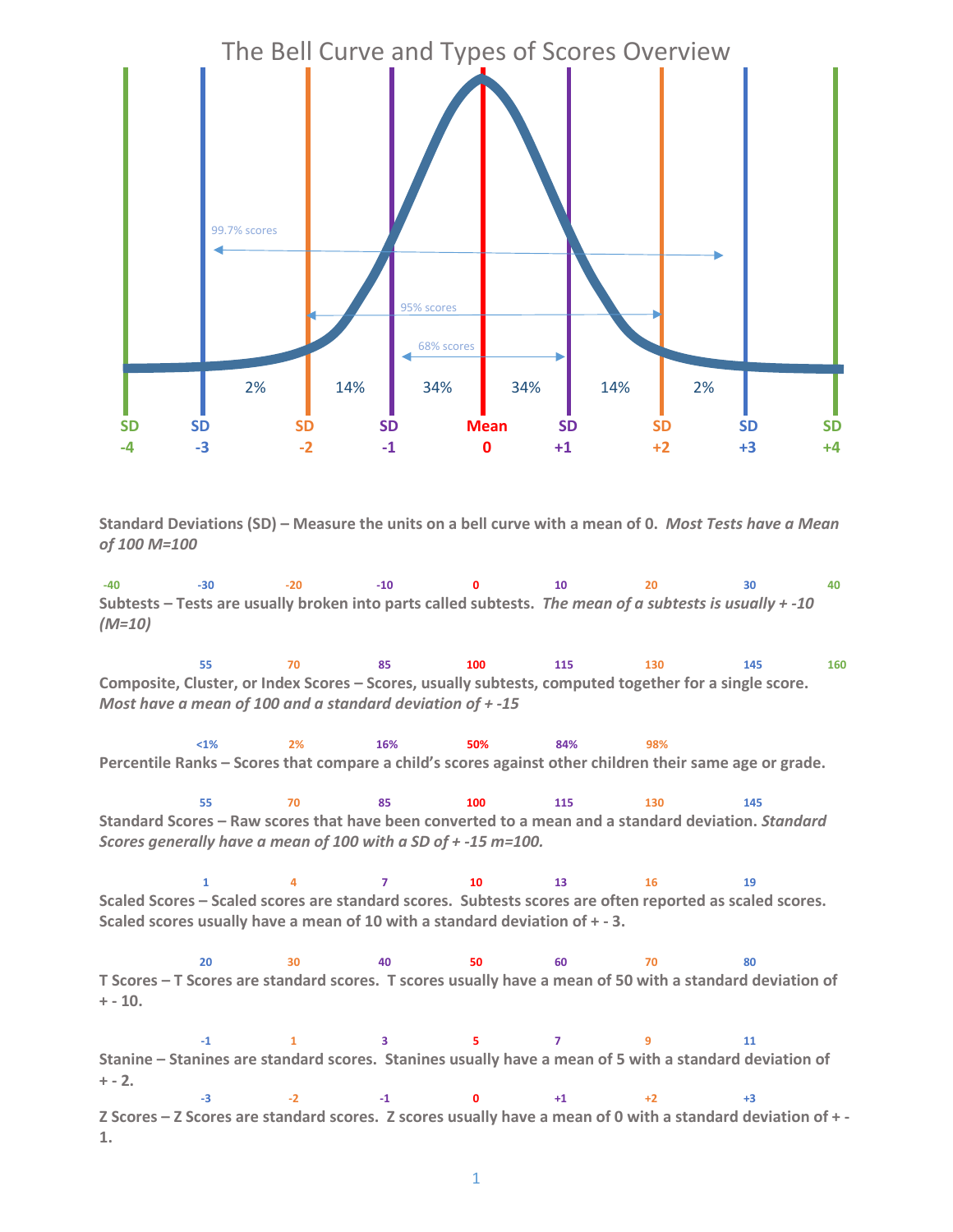## The Bell Curve and Types of Scores Overview



|  | - | <b>Mean</b> |  | тэ |  |
|--|---|-------------|--|----|--|

| 1. | What is the test your child has taken?              |                                                                                                                                                                            |
|----|-----------------------------------------------------|----------------------------------------------------------------------------------------------------------------------------------------------------------------------------|
| 2. | What type of scores are the results<br>reported in? | <b>Composite, Cluster, or Index Scores</b><br><b>Percentiles</b><br><b>Standard Scores</b><br><b>Scaled Scores</b><br><b>T</b> Scores<br><b>Stanine</b><br><b>Z</b> Scores |
|    | What is the test mean?                              | $M =$                                                                                                                                                                      |
| 4. | What is the test's standard deviation?              | $SD = +-$                                                                                                                                                                  |

**Fill in the Blanks below the bell curve to correspond to your specific test (refer to the previous page chart to determine specific scoring).**

**Now plot your child's scores on the black line.**

**Is your child performing above\_\_\_ or below the mean\_\_\_\_?**

**What progress will you expect to see over the next year?**

**What supports will your child need to make expected progress?**